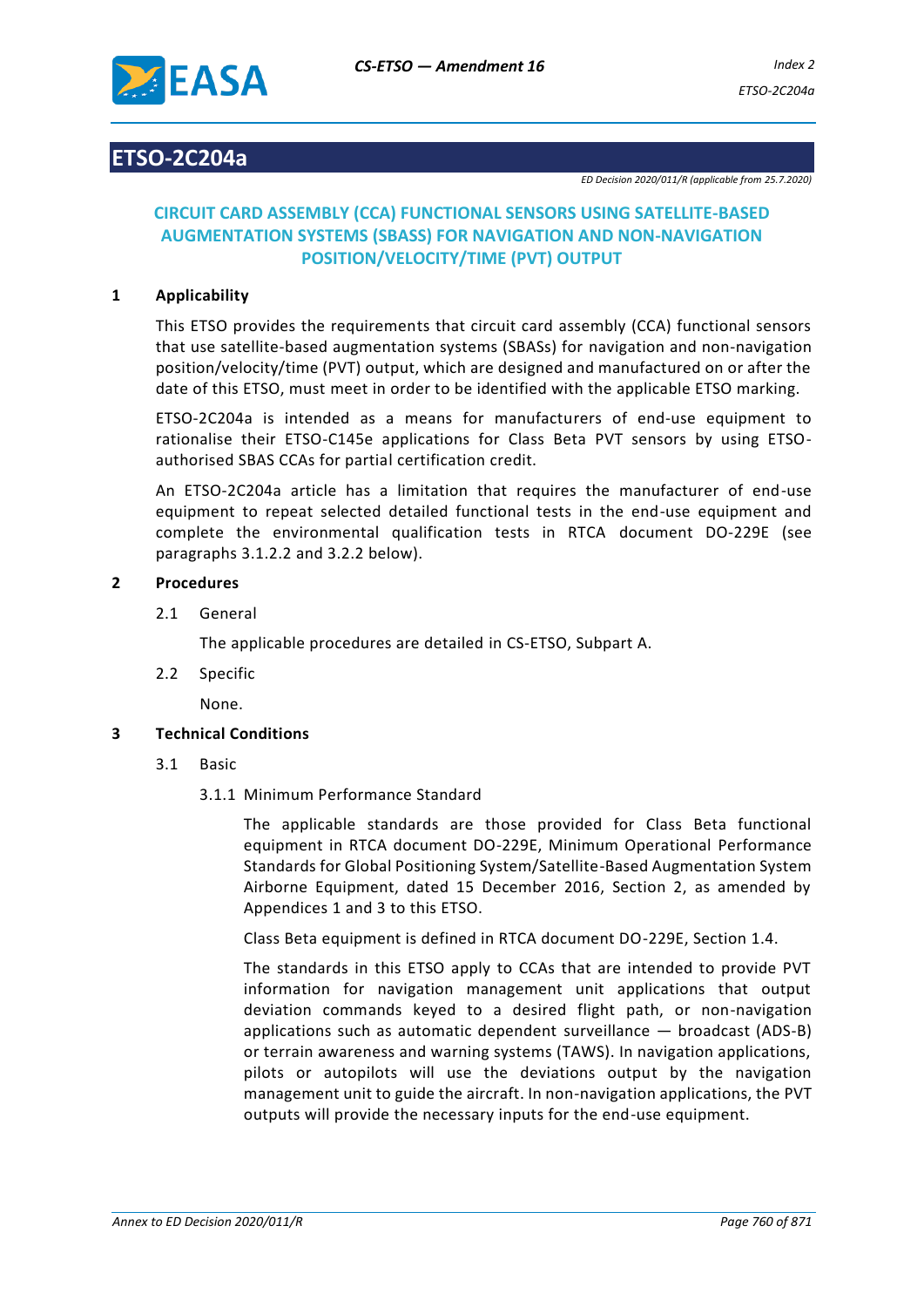

- 3.1.2 Environmental Testing and Test Procedures
	- 3.1.2.1 Environmental Testing

For the applicable environmental standards, see CS-ETSO, Subpart A, paragraph 2.1.

Nevertheless, not all types of environmental test are required for this ETSO standard, as the ETSO article for this ETSO standard is a CCA that will be later integrated into an item of ETSO equipment. Therefore, a minimal set of the environmental test conditions of EUROCAE ED-14/RTCA document DO-160 has been defined (refer to Table 1) in order to verify the performance of the ETSOA article under this minimal set of conditions. The required performance under a particular environmental test is defined in the related test section in RTCA document DO-229E, Minimum Operational Performance Standards for Global Positioning System/Satellite-Based Augmentation System Airborne Equipment, dated 15 December 2016, Section 2.4.

This minimal set is defined in Table 1 below. The chosen test category, associated with the selectable parameters in the test conditions per EUROCAE ED-14/RTCA document DO-160, should be documented in the installation manual as limitations for the installation.

The test sections that are identified as optional are not required for an ETSO-2C204a application. Nevertheless, the ETSO CCA article can be subjected to these test conditions by the applicant on a voluntary basis. If optional sections are not tested, they shall be marked with 'X' in the environmental testing summary.

| Table 1 – Environmental Qualification Testing minimum set for ETSO-2C204a |  |
|---------------------------------------------------------------------------|--|
|                                                                           |  |

| Environmental<br><b>Test</b> | <b>EUROCAE</b><br>ED-14/RTCA<br>DO-160 Section | <b>Requirement for ETSO-2C204a</b>                                                                                                                                                                                                                                                                                                    |
|------------------------------|------------------------------------------------|---------------------------------------------------------------------------------------------------------------------------------------------------------------------------------------------------------------------------------------------------------------------------------------------------------------------------------------|
| Temperature                  | 4.5                                            | Mandatory<br>If the performance of the module under environmental<br>conditions is dependent on the end-user equipment, it is the<br>responsibility of the applicant to adapt the EUROCAE<br>ED-14/RTCA DO-160 high and low operating temperature<br>values and temperature variation cycles to the intended<br>installation context. |
|                              |                                                | For example, in the case of temperature testing (Section 4.0)<br>of EUROCAE ED-14/RTCA DO-160), the temperature of the<br>environment of the CCA (inside an item of equipment) may<br>be much higher or lower than the equipment level condition<br>expressed in the aforementioned Section 4.0. Therefore,                           |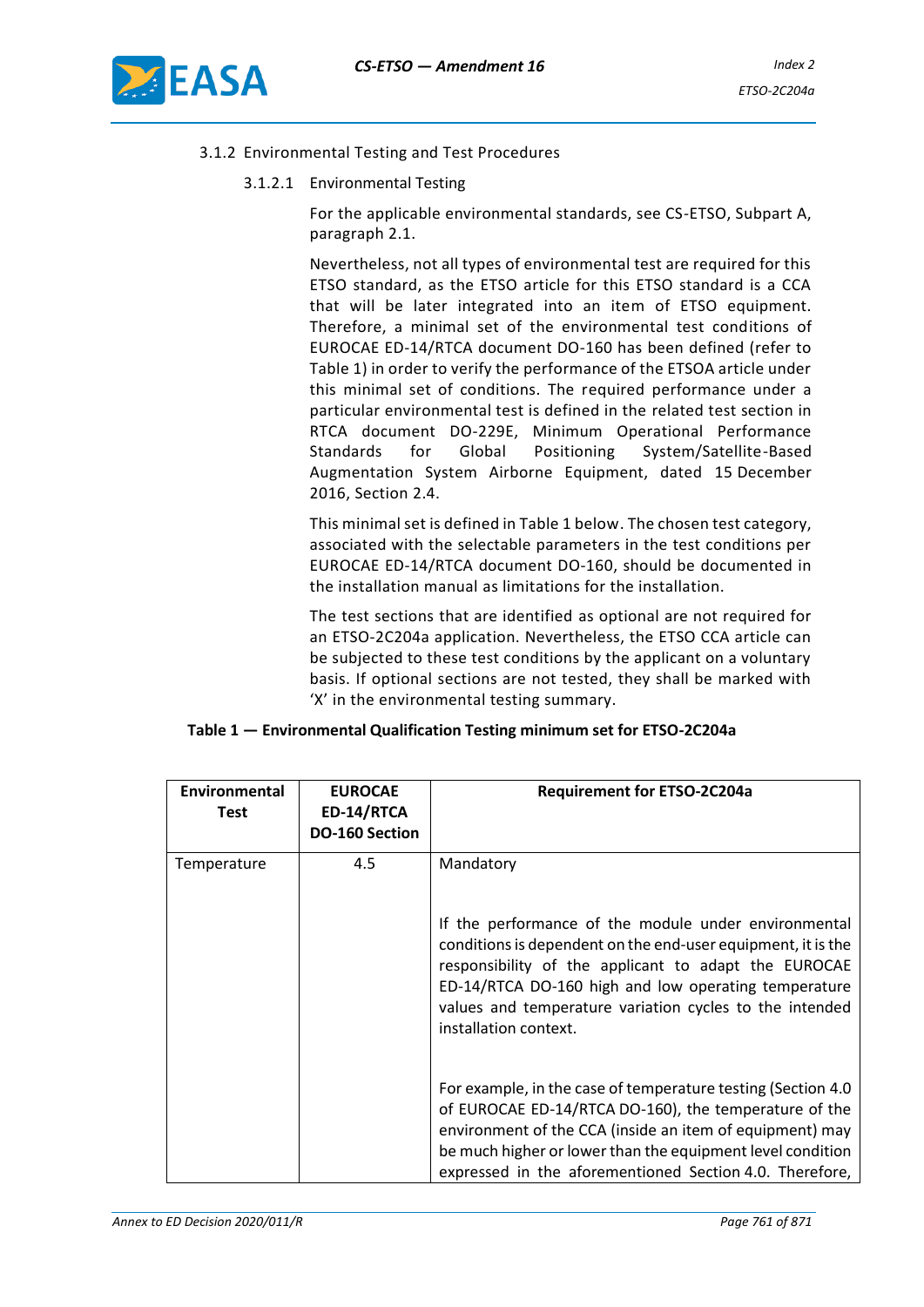

| Environmental<br><b>Test</b> | <b>EUROCAE</b><br>ED-14/RTCA<br><b>DO-160 Section</b> | <b>Requirement for ETSO-2C204a</b>                                                                                                                                                                                                                                                                                                                                                                                                                                                                                                                                                       |
|------------------------------|-------------------------------------------------------|------------------------------------------------------------------------------------------------------------------------------------------------------------------------------------------------------------------------------------------------------------------------------------------------------------------------------------------------------------------------------------------------------------------------------------------------------------------------------------------------------------------------------------------------------------------------------------------|
|                              |                                                       | the applicant may qualify their CCA functional sensor based<br>on a chosen intended environment, and, finally, indicate in<br>the installation manual the temperature range for which the<br>correct operation of the CCA is guaranteed.                                                                                                                                                                                                                                                                                                                                                 |
|                              |                                                       | The dissipation constraints required for the CCA and<br>documented in the installation manual should be<br>considered when establishing the temperature test set-up.                                                                                                                                                                                                                                                                                                                                                                                                                     |
| Altitude                     | 4.6                                                   | Mandatory                                                                                                                                                                                                                                                                                                                                                                                                                                                                                                                                                                                |
| Temperature<br>Variation     | $5.0$                                                 | Mandatory                                                                                                                                                                                                                                                                                                                                                                                                                                                                                                                                                                                |
|                              |                                                       | As for Section 4.5, if the performance of the CCA under<br>environmental conditions is dependent on the end-user<br>equipment, it is the responsibility of the applicant to adapt<br>EUROCAE ED-14/RTCA DO-160 high<br>and<br>the<br>low<br>temperature values and temperature variation cycles to the<br>intended CCA installation context.                                                                                                                                                                                                                                             |
|                              |                                                       | As for Section 4.5, for example, in the case of temperature<br>testing (Section 4.0 of EUROCAE ED-14/RTCA DO-160), in<br>which the temperature of the environment of the CCA<br>(inside an item of equipment) may be much higher or lower<br>than the equipment level condition as expressed in<br>Section 4.0 of EUROCAE ED-14/RTCA DO-160, the applicant<br>can qualify their CCA based on a chosen intended<br>environment, and, finally, indicate in the installation manual<br>the temperature range for which the correct operation of<br>the CCA functional sensor is guaranteed. |
| Humidity                     | 6.0                                                   | Mandatory                                                                                                                                                                                                                                                                                                                                                                                                                                                                                                                                                                                |
| Shock<br>(operational)       | 7.2                                                   | Optional                                                                                                                                                                                                                                                                                                                                                                                                                                                                                                                                                                                 |
| Shock<br>(Crash<br>Safety)   | 7.3                                                   | Optional                                                                                                                                                                                                                                                                                                                                                                                                                                                                                                                                                                                 |
| Vibration                    | 8.0                                                   | Optional                                                                                                                                                                                                                                                                                                                                                                                                                                                                                                                                                                                 |
|                              |                                                       | Note: The CCA technology should be assessed for further<br>vibration qualification (EUROCAE ED-14/RTCA DO-160). This<br>preliminary assessment could consider the technology<br>diversity of the components of the CCA, as well as the<br>integration density and number of layers of the circuit card.<br>The assessment could be confirmed by tests conducted on                                                                                                                                                                                                                       |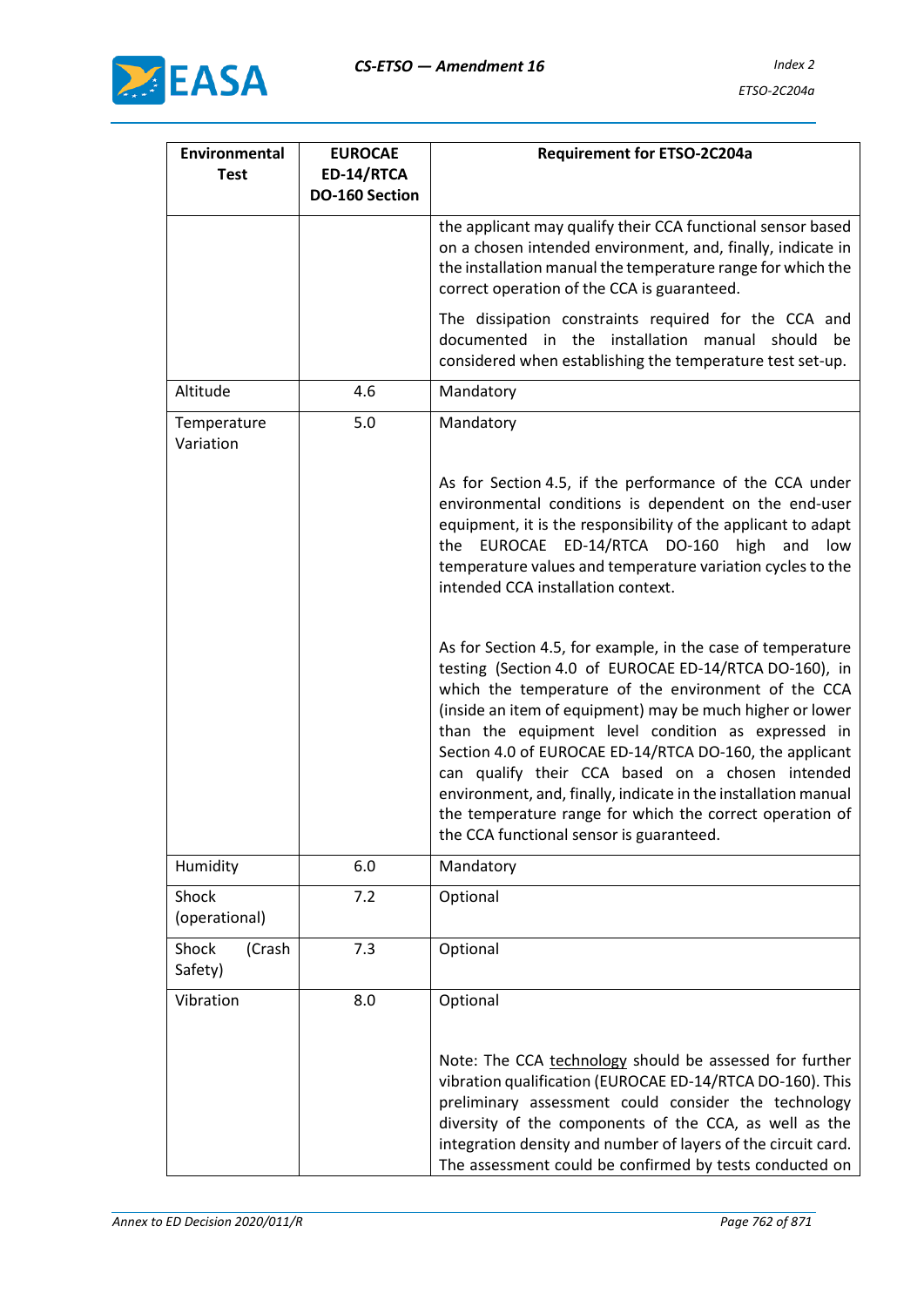

| Environmental<br><b>Test</b>     | <b>EUROCAE</b><br>ED-14/RTCA | Requirement for ETSO-2C204a                                                                                                                                                                                                                                                                                             |
|----------------------------------|------------------------------|-------------------------------------------------------------------------------------------------------------------------------------------------------------------------------------------------------------------------------------------------------------------------------------------------------------------------|
|                                  | DO-160 Section               |                                                                                                                                                                                                                                                                                                                         |
|                                  |                              | a circuit card that is representative of the CCA technology<br>used in the article under certification. This preliminary<br>assessment of the CCA technology under vibration<br>conditions does not constitute credit for the qualification<br>testing of the CCA when it is integrated into the end-user<br>equipment. |
| Explosion<br>Atmosphere          | 9.0                          | Optional                                                                                                                                                                                                                                                                                                                |
| Waterproof                       | 10.0                         | Optional                                                                                                                                                                                                                                                                                                                |
| <b>Fluids</b><br>Susceptibility  | 11.0                         | Optional                                                                                                                                                                                                                                                                                                                |
| Sand and Dust                    | 12.0                         | Optional                                                                                                                                                                                                                                                                                                                |
| <b>Fungus</b><br>Resistance      | 13.0                         | Optional                                                                                                                                                                                                                                                                                                                |
| Salt Fog                         | 14.0                         | Optional                                                                                                                                                                                                                                                                                                                |
| <b>Magnetic Effect</b>           | 15.0                         | Optional                                                                                                                                                                                                                                                                                                                |
| Power Input                      | 16.0                         | Mandatory for CCA interfaces that are directly connected to<br>the aircraft power distribution system.                                                                                                                                                                                                                  |
| Voltage Spike                    | 17.0                         | Mandatory for CCA interfaces that are directly connected to<br>the aircraft power distribution system.                                                                                                                                                                                                                  |
|                                  |                              | Note: CCA interfaces that are not directly connected to the<br>aircraft power distribution system will be tested after the<br>integration phase as part of the end-user ETSO application<br>or as part of a type-certification programme.                                                                               |
| Audio<br>Frequency<br>Conducted  | 18.0                         | Mandatory for CCA interfaces that are directly connected to<br>the aircraft power distribution system.                                                                                                                                                                                                                  |
| Susceptibility -<br>Power Input  |                              | Note: CCA interfaces that are not directly connected to the<br>aircraft power distribution system will be tested after the<br>integration phase as part of the end-user ETSO application<br>or as part of a type-certification programme.                                                                               |
| Induced-Signal<br>Susceptibility | 19.0                         | Mandatory for CCA interfaces that are directly connected to<br>the aircraft wiring.                                                                                                                                                                                                                                     |
|                                  |                              | Note: CCA interfaces that are not directly connected to the<br>aircraft wiring will be tested after the integration phase as                                                                                                                                                                                            |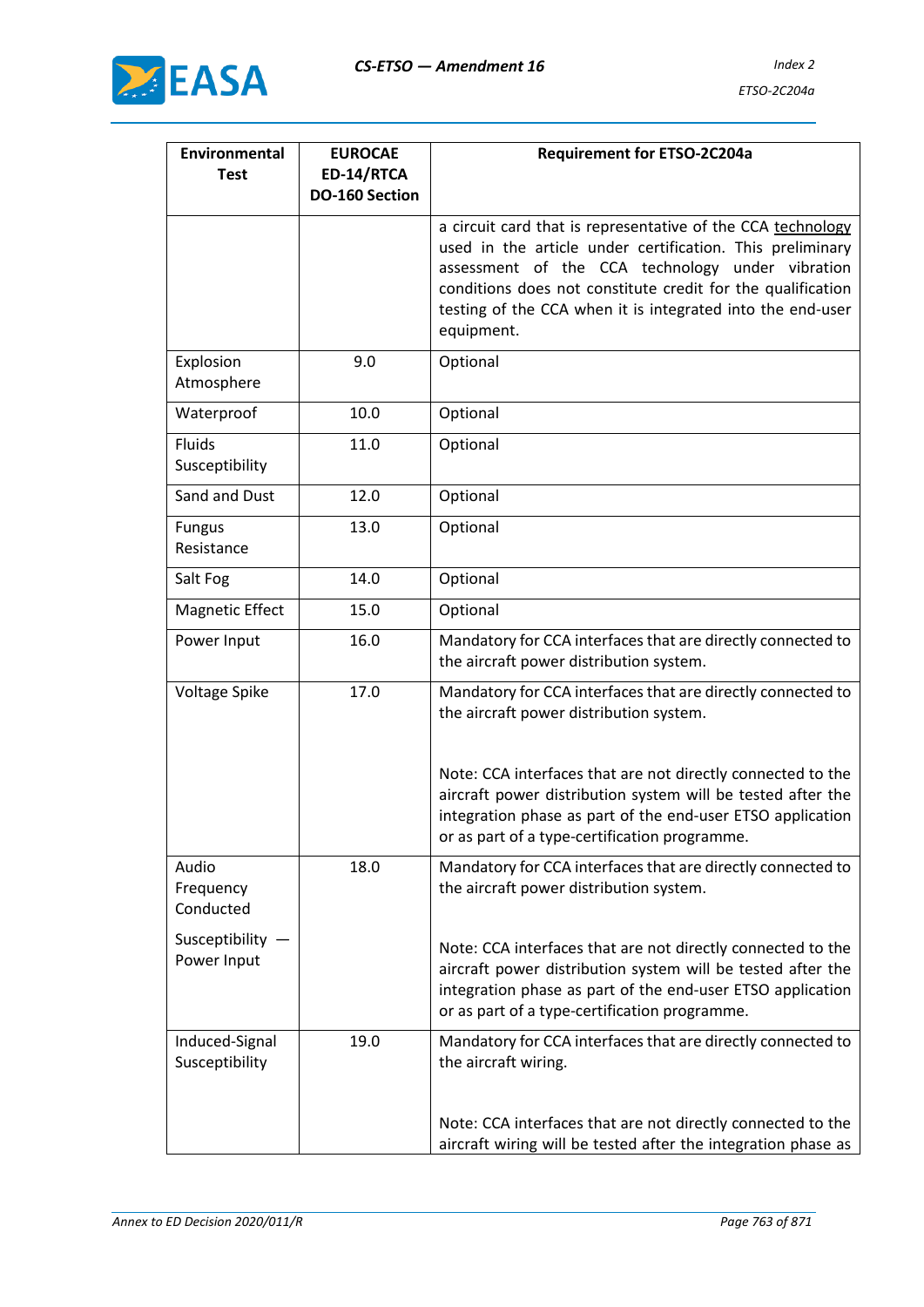

| Environmental<br><b>Test</b>                                        | <b>EUROCAE</b><br>ED-14/RTCA<br>DO-160 Section | Requirement for ETSO-2C204a                                                                                                                                                                                                                                                                                                                    |
|---------------------------------------------------------------------|------------------------------------------------|------------------------------------------------------------------------------------------------------------------------------------------------------------------------------------------------------------------------------------------------------------------------------------------------------------------------------------------------|
|                                                                     |                                                | part of the end-user ETSO application or as part of a type-<br>certification programme.                                                                                                                                                                                                                                                        |
| Radio Frequency<br>Susceptibility<br>(radiated<br>and<br>conducted) | 20.0                                           | Mandatory for the conducted susceptibility of CCA<br>interfaces that are directly connected to the aircraft wiring.<br>Note: CCA interfaces that are not directly connected to the<br>aircraft wiring will be tested after the integration phase as<br>part of the end-user ETSO application or as part of a type-<br>certification programme. |
| Emission<br>of<br>Radio Frequency<br>Energy                         | 21.0                                           | Mandatory for the conducted emission of CCA interfaces<br>that are directly connected to the aircraft wiring.<br>Note: CCA interfaces that are not directly connected to the<br>aircraft wiring will be tested after the integration phase as<br>part of the end-user ETSO application or as part of a<br>type-certification programme.        |
| Lightning-<br>Induced<br>Transient<br>Susceptibility                | 22.0                                           | Mandatory for CCA interfaces that are directly connected to<br>the aircraft wiring.<br>Note: CCA interfaces that are not directly connected to the<br>aircraft wiring will be tested after the integration phase as<br>part of the end-user ETSO application or as part of a<br>type-certification programme.                                  |
| Lightning Direct<br>Effects                                         | 23.0                                           | Optional                                                                                                                                                                                                                                                                                                                                       |
| Icing                                                               | 24.0                                           | Optional                                                                                                                                                                                                                                                                                                                                       |
| Electrostatic<br>Discharge (ESD)                                    | 25.0                                           | Optional                                                                                                                                                                                                                                                                                                                                       |
| Fire,<br>Flammability                                               | 26.0                                           | Mandatory for flammability (ED-14/DO-160 Section 26,<br>Category C)                                                                                                                                                                                                                                                                            |

#### 3.1.2.2 Environmental Test Procedures for End User

The end user of this ETSO article will be required to complete the environmental qualification testing after integration of the ETSO-2C204a CCA. In order to allow the end user to properly test the functionality of the SBAS CCA functional sensor in environmental conditions, the applicant for the 'SBAS CCA functional sensor' shall provide the detailed functional test procedures to evaluate the required performance of the SBAS CCA functional sensor in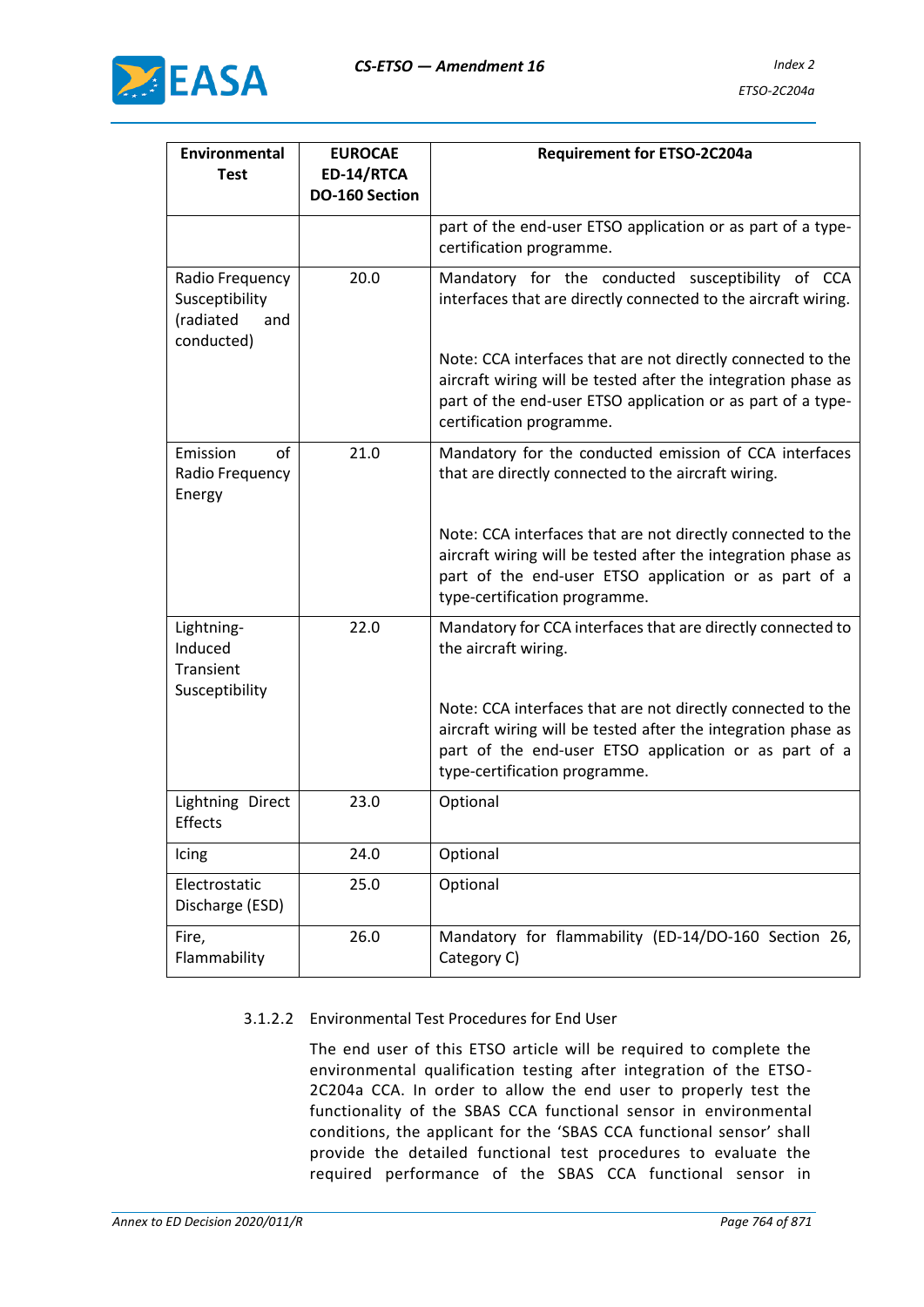

compliance with RTCA document DO-229E, Minimum Operational Performance Standards for Global Positioning System/Satellite-Based Augmentation System Airborne Equipment, dated 15 December 2016, Section 2.4.

#### 3.1.3 Software

See CS-ETSO, Subpart A, paragraph 2.2.

3.1.4 Airborne Electronic Hardware

See CS-ETSO, Subpart A, paragraph 2.3.

#### **3.2 Specific**

3.2.1 Failure Condition Classification

See CS-ETSO, Subpart A, paragraph 2.4.

A failure of the function defined in paragraph 3.1.1 of this ETSO is a:

- major failure condition for a loss of function and malfunction of en route, terminal, approach lateral navigation (LNAV), and approach LNAV/vertical navigation (VNAV) position data;
- major failure condition for a loss of function of approach localiser performance without vertical guidance (LP), and approach localiser performance with vertical guidance (LPV) position data; and
- hazardous failure condition for a malfunction of approach (LP and LPV) position data that results in misleading information.

#### 3.2.2 Additional Specific

If the SBAS CCA functional sensor can only satisfy the requirements of RTCA document DO-229E when used with a particular antenna, the use of that antenna (by part number) shall be a requirement on the installation.

This requirement shall be included in the installation manual as a limitation.

The applicant shall have all the data necessary to evaluate the geostationary (GEO) satellite bias as defined in RTCA document DO-229E, Section 2.1.4.1.5, available for review by EASA.

If the SBAS CCA functional sensor uses barometric-aiding to enhance the availability of FDE, then the equipment shall meet the requirements in RTCA document DO-229E, Appendix G.

The applicant shall provide to the end user the detailed functional test procedures of the SBAS CCA functional sensor for the end user to complete the environmental testing.

The intended installation environment and the associated installation constraints should be documented in the installation manual.

#### Limitations

The following specific limitations shall be documented in the installation manual and in the declaration of design and performance (DDP) of the SBAS CCA functional sensor:

— 'The manufacturer of the end-use equipment, who installs the <insert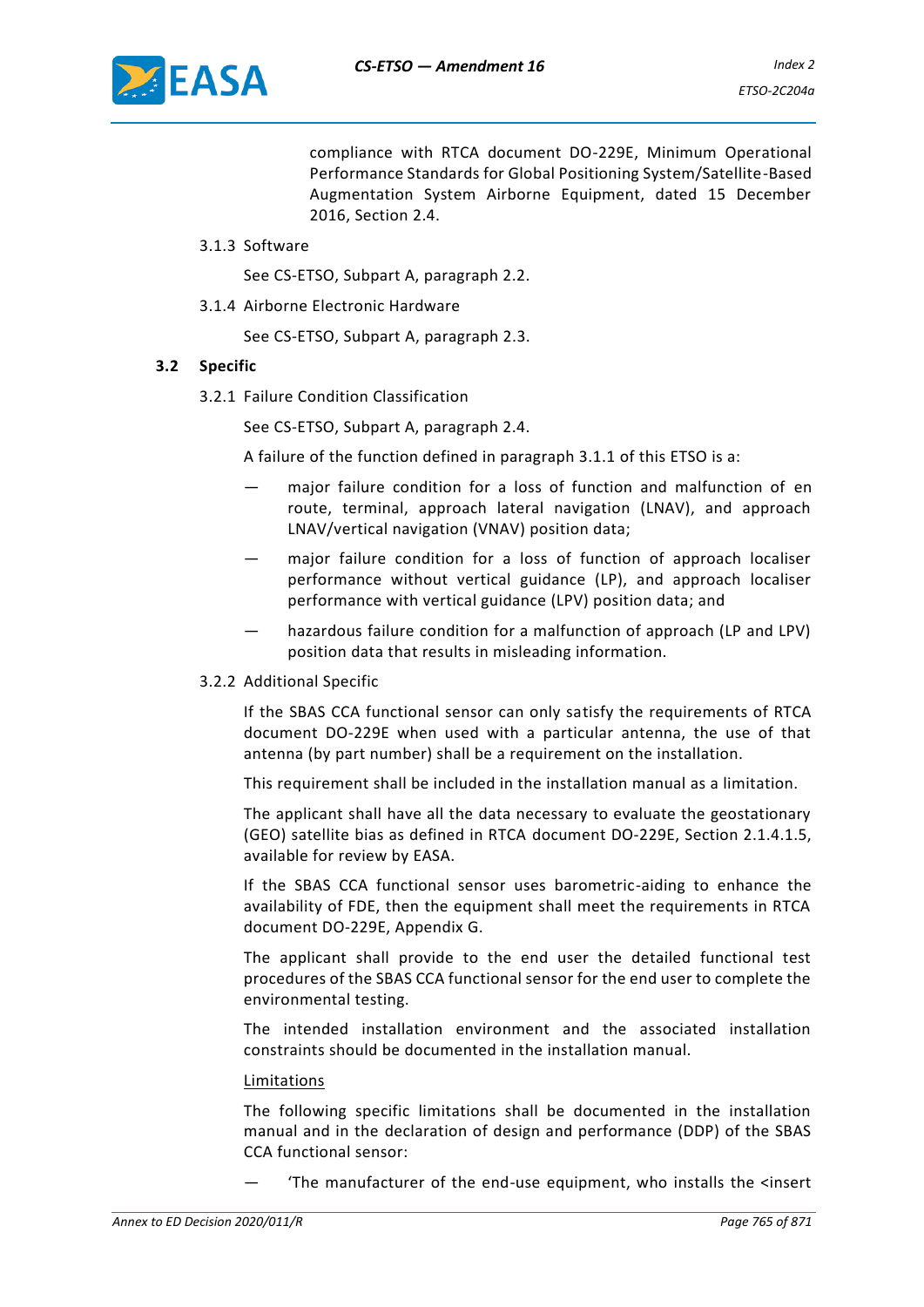

equipment model> SBAS CCA functional sensor, is required to perform the testing described in ETSO-C145<latest revision> Appendix 1 with the SBAS CCA functional sensor installed in the end-use equipment.'

— 'The manufacturer of end-use equipment is required to complete full environmental qualification at the end-use equipment level.'

#### **4 Marking**

4.1 General

See CS-ETSO, Subpart A, paragraph 1.2.

4.2 Specific

The SBAS CCA functional sensor must be permanently and legibly marked with the operational equipment class (e.g. Class 2), as defined in Section 1.4.2 of RTCA document DO-229E. The functional equipment class (e.g. Beta) defined in Section 1.4.1 of RTCA document DO-229E is not required to be marked.

It is sufficient to declare the proper functional equipment class in the DDP.

#### **5 Availability of Referenced Documents**

See CS-ETSO, Subpart A, paragraph 3.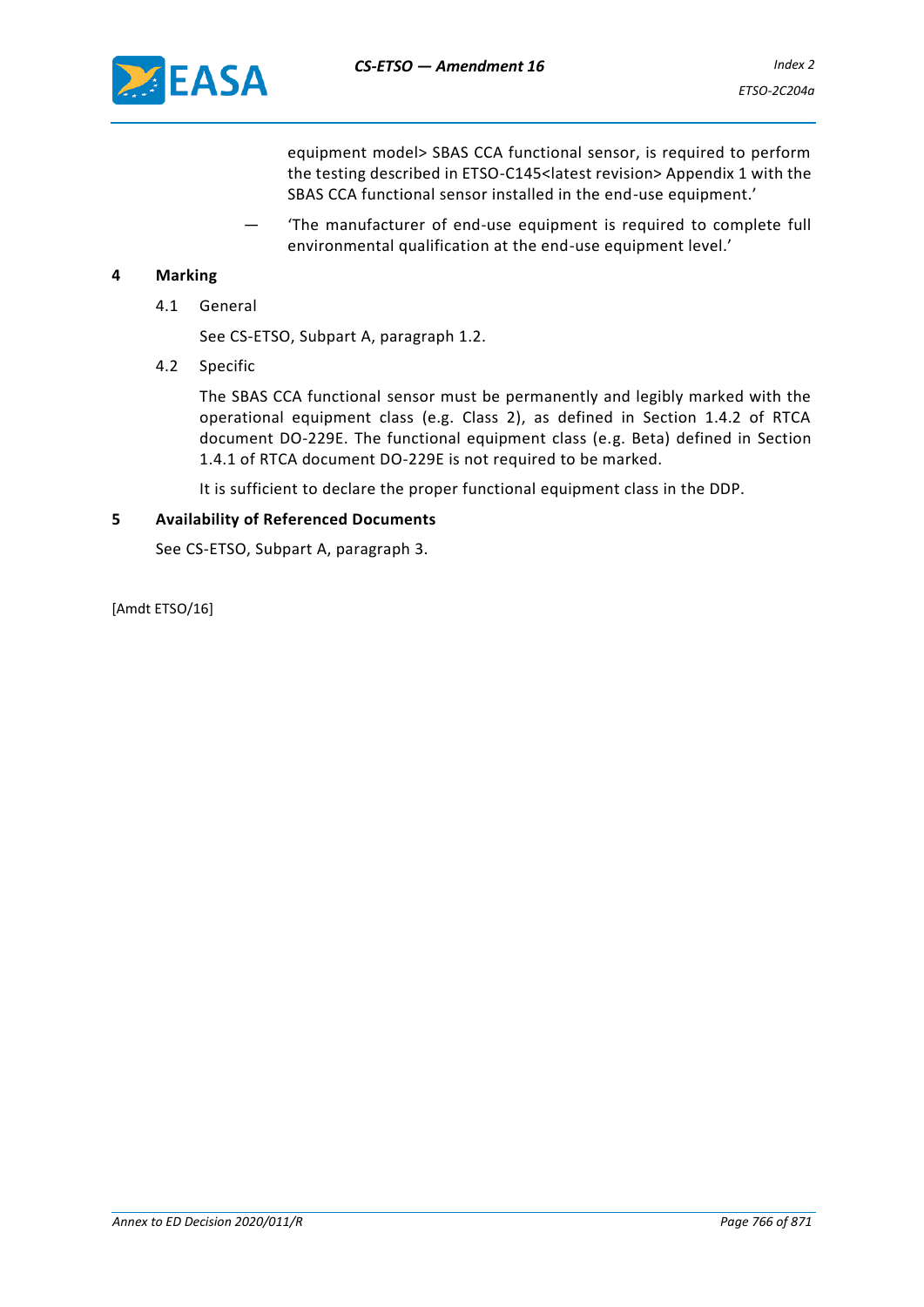

# **Appendix 1 to ETSO-2C204a – Addition to RTCA Document DO-229E**

*ED Decision 2020/011/R*

This Appendix describes the modifications and additions to RTCA DO-229E that are required for compliance with this ETSO.

This Appendix adds a new Section 1.8.3, on cybersecurity and GNSS spoofing mitigation, to RTCA document DO-229E, and corrects a long-standing mistake in the Section 2.4 environmental requirements tables. The new section provides information for cybersecurity and GNSS spoofing mitigation to make RTCA document DO-229E consistent with the new RTCA MOPS template and RTCA document DO-253D, Minimum Operational Performance Standards for GPS Local Area Augmentation System Airborne Equipment, dated July 2017.

#### **1.8.3 Cybersecurity and GNSS Spoofing Mitigation.**

This section contains information to address intentional interference with the GNSS. Spoofing is caused by RF waveforms that mimic true signals in some ways, but deny, degrade, disrupt, or deceive the operation of a receiver when they are processed. Spoofing may be unintentional, such as effects from the signals of a GNSS repeater, or may be intentional and even malicious. There are two classes of spoofing:

- Measurement spoofing introduces RF waveforms that cause the target receiver to produce incorrect measurements of the time of arrival or the frequency of arrival, or their rates of change;
- Data spoofing introduces incorrect digital data to the target receiver for its use in the processing of signals and the calculation of positioning, navigation and timing (PNT).

Either class of spoofing can cause a range of effects: from incorrect outputs of PNT to receiver malfunctions. The onset of effects can be instantaneous or delayed, and the effects can continue even after the spoofing has ended. Improperly used or improperly installed GNSS re-radiators act like spoofers. Re-radiators, replay and GNSS emulator devices can present misleading information to GNSS equipment and/or could cause lasting effects.

Equipment manufacturers should implement measures to mitigate the processing of erroneous data. Cross-checks of GNSS sensor data against independent position sources and/or other detection monitors using GNSS signal metrics or data checks can be implemented in the antenna, receiver, and/or through integration with other systems at the aircraft level. Data validity checks to recognise and reject measurement and data spoofing should be implemented in the receiver. Additional guidance and best practices related to GPS equipment can be found in the U.S. Department of Homeland Security document 'Improving the Operation and Development of Global Positioning System (GPS) Equipment Used by Critical Infrastructure'<sup>1</sup> and GLOBAL POSITIONING SYSTEMS DIRECTORATE SYSTEMS ENGINEERING & INTEGRATION: INTERFACE SPECIFICATION, IS-GPS-200, Navstar GPS Space Segment/Navigation User Interfaces, Revision H, IRN-IS-200H-003, 28 July 2016.

Aircraft equipment information vulnerabilities (such as cybersecurity risks) have been present for digital systems since the development of the personal computer (PC) in the late 1970s and even longer for RF systems, and the advent of internet connectivity has substantially increased those risks. Typically, access to navigation receivers has been controlled such that they are considered to be

[https://ics-cert.us-](https://ics-cert.us-ert.gov/sites/default/files/documents/Improving_the_Operation_and_Development_of_Global_Positioning_%20System_(GPS)_Equipment_Used_by_Critical_Infrastructure_S508C.pdf)

ert.gov/sites/default/files/documents/Improving\_the\_Operation\_and\_Development\_of\_Global\_Positioning [System\\_\(GPS\)\\_Equipment\\_Used\\_by\\_Critical\\_Infrastructure\\_S508C.pdf](https://ics-cert.us-ert.gov/sites/default/files/documents/Improving_the_Operation_and_Development_of_Global_Positioning_%20System_(GPS)_Equipment_Used_by_Critical_Infrastructure_S508C.pdf)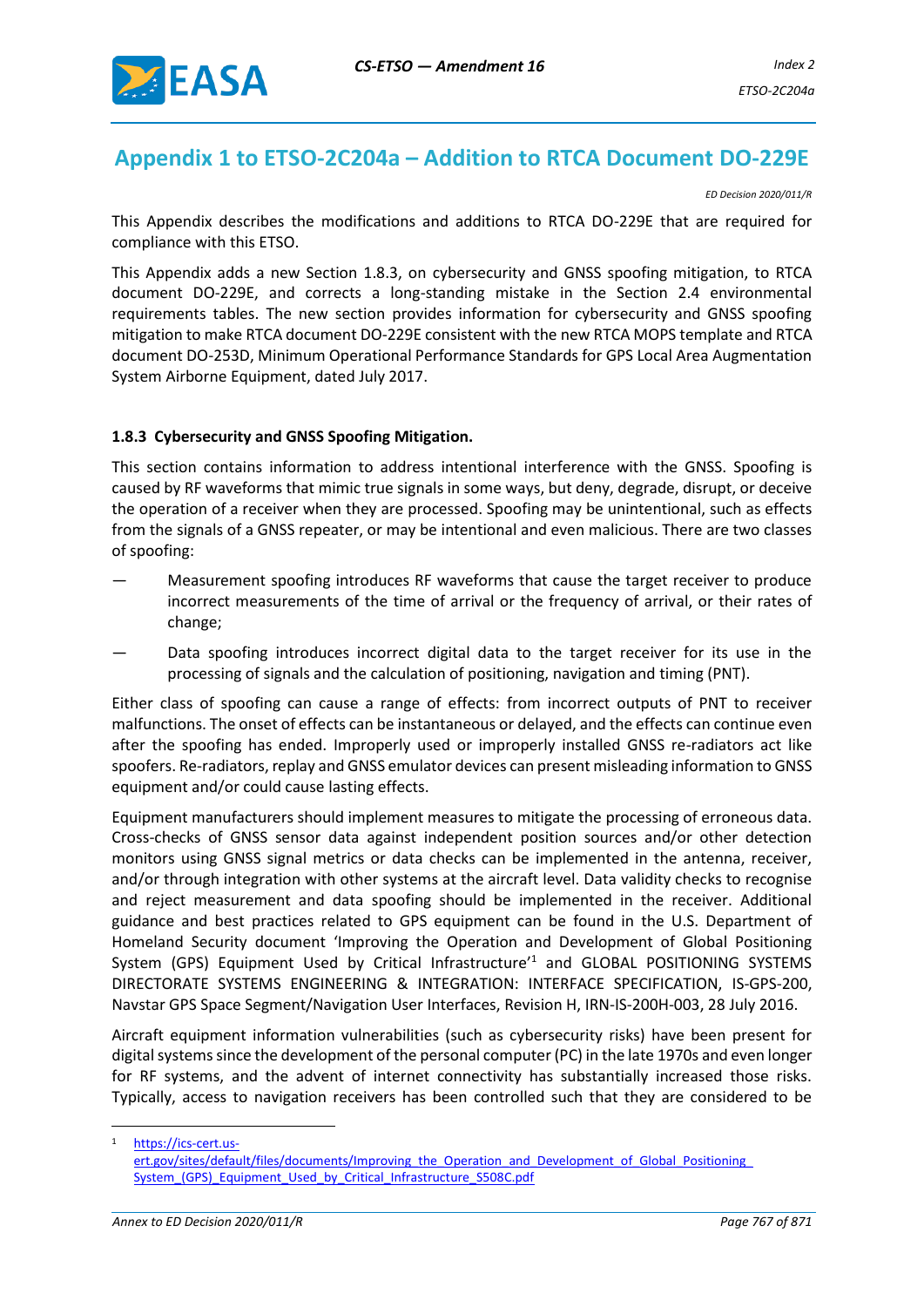

vulnerable only to RF signals and OEM and/or aircraft operator controlled processes for maintenance and update. In some cases, aircraft GNSS receivers may be field-loadable by approved personnel, requiring physical access and a physical interface to the ground receivers. However, it is expected that not all aircraft in the future will rely on such physical isolation for the security of avionics. Internet and Wi-Fi connectivity have become popular as means for aircraft or equipment manufacturers to update the software of installed avionics, to update databases, or provide an alternate means of communicating with the flight crew or cabin (e.g. in-flight entertainment, weather, etc.).

In most countries, the State provides oversight of safety-of-flight systems (sometimes referred to as 'authorised services') which provide information to aircraft, such as ILS, VOR, GNSS and DME, to name a few. However, the State typically does not provide oversight of 'non-trusted' connectivity such as the internet, Wi-Fi, or manufacturer-supplied equipment interfaces which permit the input of externally supplied data into aircraft systems. A manufacturer may expose aircraft information vulnerabilities through the design of the equipment, or the equipment may become vulnerable as a result of being connected to a common interface. Therefore, it is important for manufacturers to consider aircraft information security risk mitigation strategies in their equipment design, particularly when the equipment is responsible for an interface between the aircraft and aircraft-external systems.

Apart from any specific aircraft-information-security-related performance requirements that are contained in the MOPS, it is recommended that manufacturers should consider a layered approach to aircraft information security risk mitigation that includes both technical (e.g. software, signal filtering) and physical strategies. From a technical perspective, for example, this could include signal spoofing detection capabilities or more stringent, multi-factored authentication techniques such as passwords, PINs, and digital certificates. And finally, but just as important, manufacturers should consider supply chain risk management; for example, if a manufacturer outsources the development of software code, are the contractor and its staff properly vetted?

Civil aviation authorities (CAAs) have a regulatory interest when an applicant's design makes use of a non-trusted connection through which the installation can potentially introduce aircraft information security vulnerabilities. This requires the applicant to address not only the information security vulnerabilities and mitigation techniques for the new installation, but to also consider how vulnerabilities could propagate to existing downstream systems. Therefore, manufacturers are recommended to reference their equipment aircraft information security review and mitigation strategies in the installation manual of the equipment so that the applicant can consider them in meeting the regulatory requirements of the installation.

#### **Table 2-14 to Table 2-20**

The tables incorrectly reference and label RTCA document DO-160 Sections 16.5.1.2 and 16.6.1.2 regarding '2.1.1.7 Acquisition Time' and '2.1.1.9 Reacquisition Time'. Change the table references as follows:

The MOPS initial acquisition time requirement (2.1.1.7) applies to both AC and DC equipment under abnormal operating conditions (DO-160E Sections 16.5.2 and 16.6.2) and the satellite reacquisition time requirement (2.1.1.9) applies to both AC and DC equipment under normal operating conditions (DO-160E Sections 16.5.1 and 16.6.1).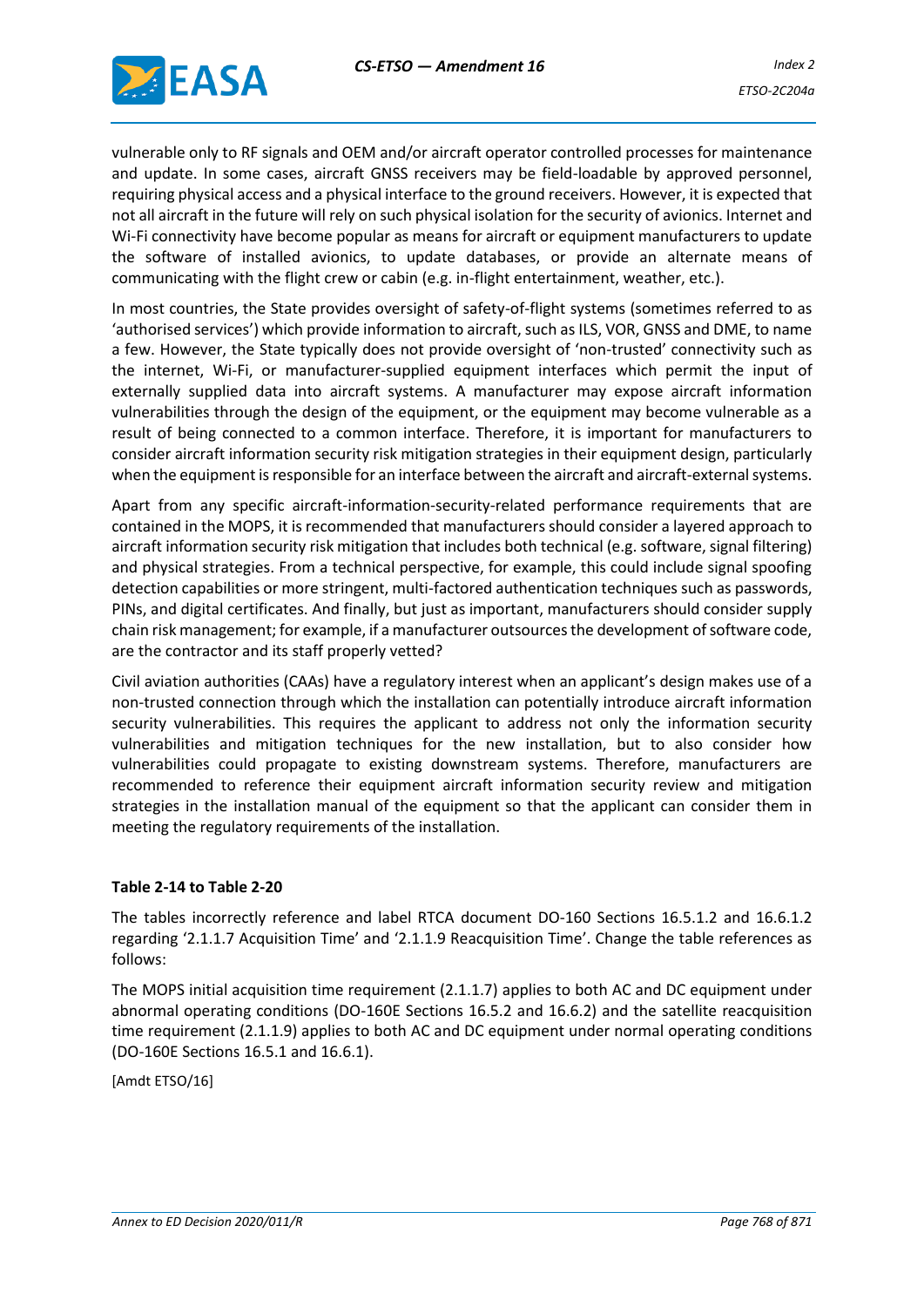

# **Appendix 2 to ETSO-2C204a – Addition to RTCA Document DO-229E**

*ED Decision 2020/011/R*

Reserved.